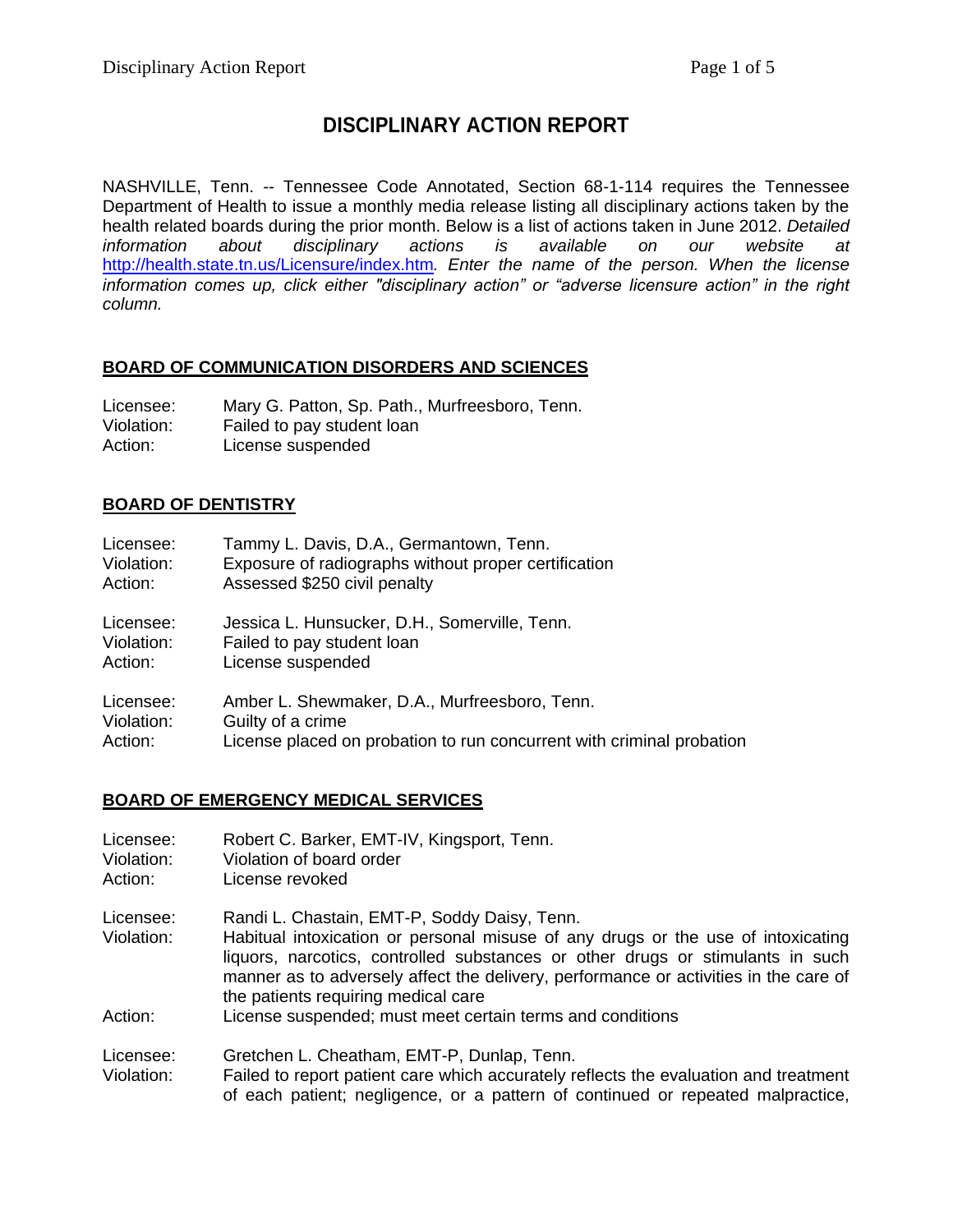| ignorance, negligence or incompetence in the provision of emergency care;<br>willfully failing to file a report or record required by state or federal law, or willfully<br>impeding or obstructing such filing, or inducing another person or licensee to do<br>SO.                                                                                                                                                                                                                                                                                                                    |
|-----------------------------------------------------------------------------------------------------------------------------------------------------------------------------------------------------------------------------------------------------------------------------------------------------------------------------------------------------------------------------------------------------------------------------------------------------------------------------------------------------------------------------------------------------------------------------------------|
| License placed on probation for one year; must meet certain terms and conditions                                                                                                                                                                                                                                                                                                                                                                                                                                                                                                        |
| Jimmy Contreras Jr., EMT-P, Columbia, Tenn.<br>Guilty of a crime; habitual intoxication or personal misuse of any drugs or the use<br>of intoxicating liquors, narcotics, controlled substances or other drugs or stimulants<br>in such manner as to adversely affect the delivery, performance or activities in the<br>care of the patients requiring medical care<br>License suspended; must meet certain terms and conditions                                                                                                                                                        |
|                                                                                                                                                                                                                                                                                                                                                                                                                                                                                                                                                                                         |
| Roger D. Cropper, EMT-P, Russellville, Ky.<br>Performing or attempting emergency care techniques or procedures without<br>proper permission, license, certification, training, medical direction, or otherwise<br>engaging in unethical practices or conduct.                                                                                                                                                                                                                                                                                                                           |
| License voluntarily surrendered/revoked                                                                                                                                                                                                                                                                                                                                                                                                                                                                                                                                                 |
| David C. Hall, EMT-P, White Pine, Tenn.<br>Performing or attempting emergency care techniques or procedures without<br>proper permission, license, certification, training, medical direction, or otherwise<br>engaging in unethical practices or conduct; failing to submit an application required<br>documentation or fee by the established expiration date                                                                                                                                                                                                                         |
| License reprimanded; assessed \$100 civil penalty                                                                                                                                                                                                                                                                                                                                                                                                                                                                                                                                       |
| Michael L. Johnston, EMT-P, Harrison, Tenn.<br>Any criminal statute of any state or Canadian province, or of the United States or<br>Canada which involves moral turpitude or reflects upon the person's ability to fulfill<br>such person's responsibilities under this part; performing or attempting emergency<br>care techniques or procedures without proper permission, license, certification,<br>training, medical direction, or otherwise engaging in unethical practices or conduct.<br>License revoked for minimum of five years                                             |
|                                                                                                                                                                                                                                                                                                                                                                                                                                                                                                                                                                                         |
| Douglas E. Rooker, EMT-P, Memphis, Tenn.<br>Any criminal statute of any state or Canadian province, or of the United States or<br>Canada which involves moral turpitude or reflects upon the person's ability to fulfill<br>such person's responsibilities under this part; performing or attempting emergency<br>care techniques or procedures without proper permission, license, certification,<br>training, medical direction, or otherwise engaging in unethical practices or conduct.                                                                                             |
| License voluntarily surrendered; revoked                                                                                                                                                                                                                                                                                                                                                                                                                                                                                                                                                |
| James K. Wilson, Paramedic, Cornerstone, Tenn.<br>Habitual intoxication or personal misuse of any drugs or the use of intoxicating<br>liquors, narcotics, controlled substances or other drugs or stimulants in such<br>manner as to adversely affect the delivery, performance or activities in the care of<br>the patients requiring medical care; performing or attempting emergency care<br>techniques or procedures without proper permission, license, certification, training,<br>medical direction, or otherwise engaging in unethical practices or conduct.<br>License revoked |
|                                                                                                                                                                                                                                                                                                                                                                                                                                                                                                                                                                                         |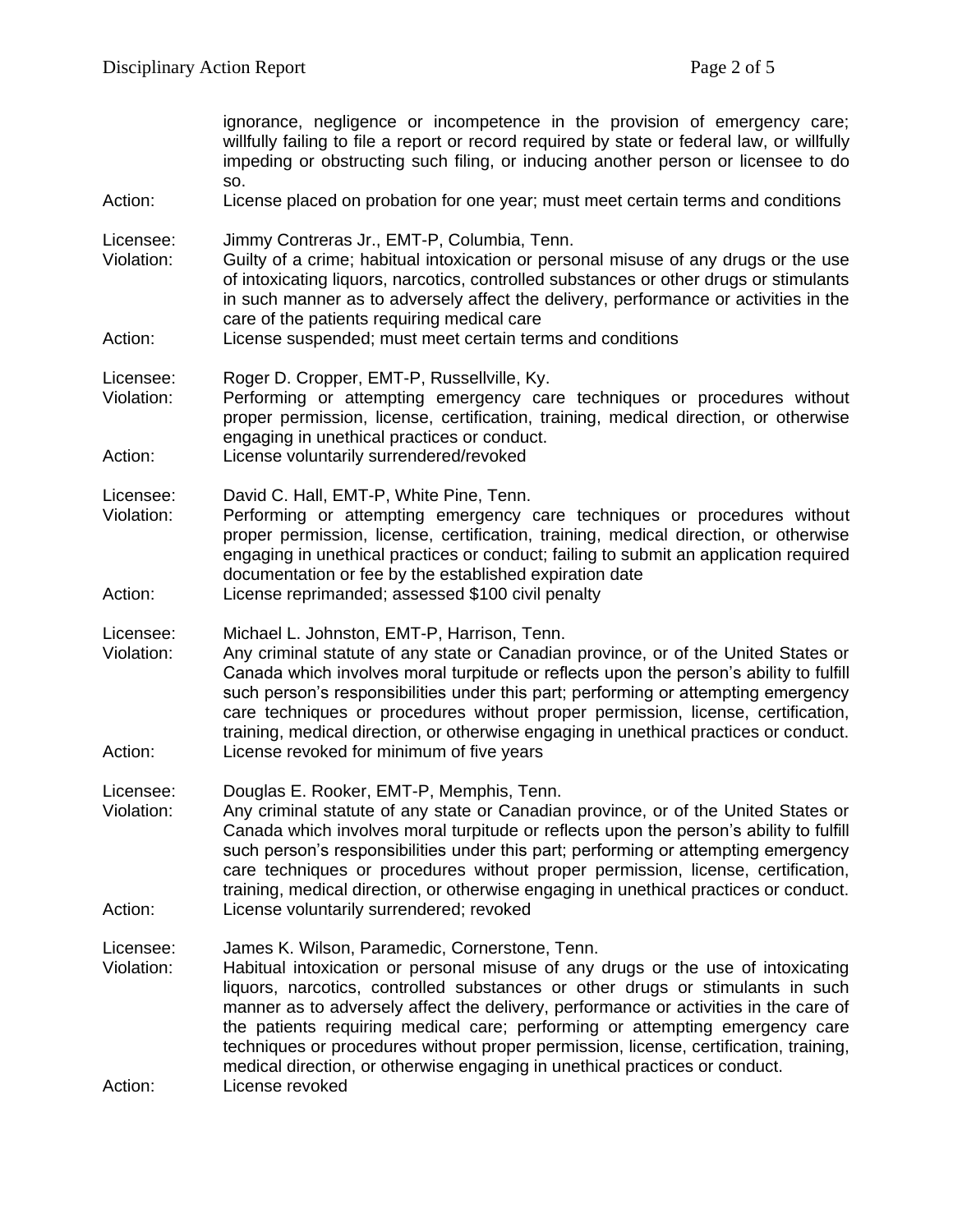# **BOARD OF MASSAGE LICENSURE**

| Licensee:                          | Mary L. Maddox, L.M.T., Oakland, Tenn.*                                                                                                                                   |
|------------------------------------|---------------------------------------------------------------------------------------------------------------------------------------------------------------------------|
| Violation:                         | Practiced on an expired license                                                                                                                                           |
| Action:                            | Assessed \$100 civil penalty                                                                                                                                              |
| Licensee:<br>Violation:<br>Action: | Wayne H. Stephens, L.M.T., Chattanooga, Tenn.*<br>Practiced on an expired license<br>Assessed \$600 civil penalty<br>*These practitioners were disciplined on May 7, 2012 |

# **BOARD OF MEDICAL EXAMINERS**

| Licensee:<br>Violation:<br>Action: | James H. Hudson, M.D., Valdosta, Ga.<br>Action taken by the state of Georgia<br>License placed on probation to run concurrent with action taken by the state of<br>Georgia; must maintain lifetime advocacy with the Tennessee Medical Foundation |
|------------------------------------|---------------------------------------------------------------------------------------------------------------------------------------------------------------------------------------------------------------------------------------------------|
| Licensee:                          | Mireille LaLanne, M.D., Boca Raton, Fl.                                                                                                                                                                                                           |
| Violation:                         | Violation of board order                                                                                                                                                                                                                          |
| Action:                            | License revoked; assessed costs                                                                                                                                                                                                                   |

# **BOARD OF NURSING**

| Licensee:               | Kelly D. Brown Green, R.N., Hixson, Tenn.                                                                                                                                                                                                                                                                                                                                                                                                                                                                                                                                                     |
|-------------------------|-----------------------------------------------------------------------------------------------------------------------------------------------------------------------------------------------------------------------------------------------------------------------------------------------------------------------------------------------------------------------------------------------------------------------------------------------------------------------------------------------------------------------------------------------------------------------------------------------|
| Violation:              | Unprofessional conduct; violation of board order                                                                                                                                                                                                                                                                                                                                                                                                                                                                                                                                              |
| Action:                 | License revoked; assessed \$5000 civil penalty, plus costs                                                                                                                                                                                                                                                                                                                                                                                                                                                                                                                                    |
| Licensee:               | Anthony R. Harrell, L.P.N., Lavergne, Tenn.                                                                                                                                                                                                                                                                                                                                                                                                                                                                                                                                                   |
| Violation:              | Failed to pay student loan                                                                                                                                                                                                                                                                                                                                                                                                                                                                                                                                                                    |
| Action:                 | License suspended                                                                                                                                                                                                                                                                                                                                                                                                                                                                                                                                                                             |
| Licensee:               | Dawn M. Hayes, R.N., Knoxville, Tenn.                                                                                                                                                                                                                                                                                                                                                                                                                                                                                                                                                         |
| Violation:              | Failed to pay student loan                                                                                                                                                                                                                                                                                                                                                                                                                                                                                                                                                                    |
| Action:                 | License suspended                                                                                                                                                                                                                                                                                                                                                                                                                                                                                                                                                                             |
| Licensee:<br>Violation: | Stephanie W. Morgan, L.P.N., Ashland City, Tenn.<br>Unprofessional conduct; making false or materially incorrect, inconsistent or<br>unintelligible entries in any patient records or in the records of any health care<br>facility, school, institution or other work place location pertaining to the obtaining,<br>possessing or administration of any controlled substance as defined in the Federal<br>Controlled Substance Act; unauthorized removal of narcotics, drugs, supplies, or<br>equipment from any health care facility, school, institution, or other work place<br>location |
| Action:                 | License revoked; assessed \$7000 civil penalty, plus costs                                                                                                                                                                                                                                                                                                                                                                                                                                                                                                                                    |
| Licensee:               | Judy L. Wallace, R.N., King, NC                                                                                                                                                                                                                                                                                                                                                                                                                                                                                                                                                               |
| Violation:              | Failed to pay student loan                                                                                                                                                                                                                                                                                                                                                                                                                                                                                                                                                                    |
| Action:                 | License suspended                                                                                                                                                                                                                                                                                                                                                                                                                                                                                                                                                                             |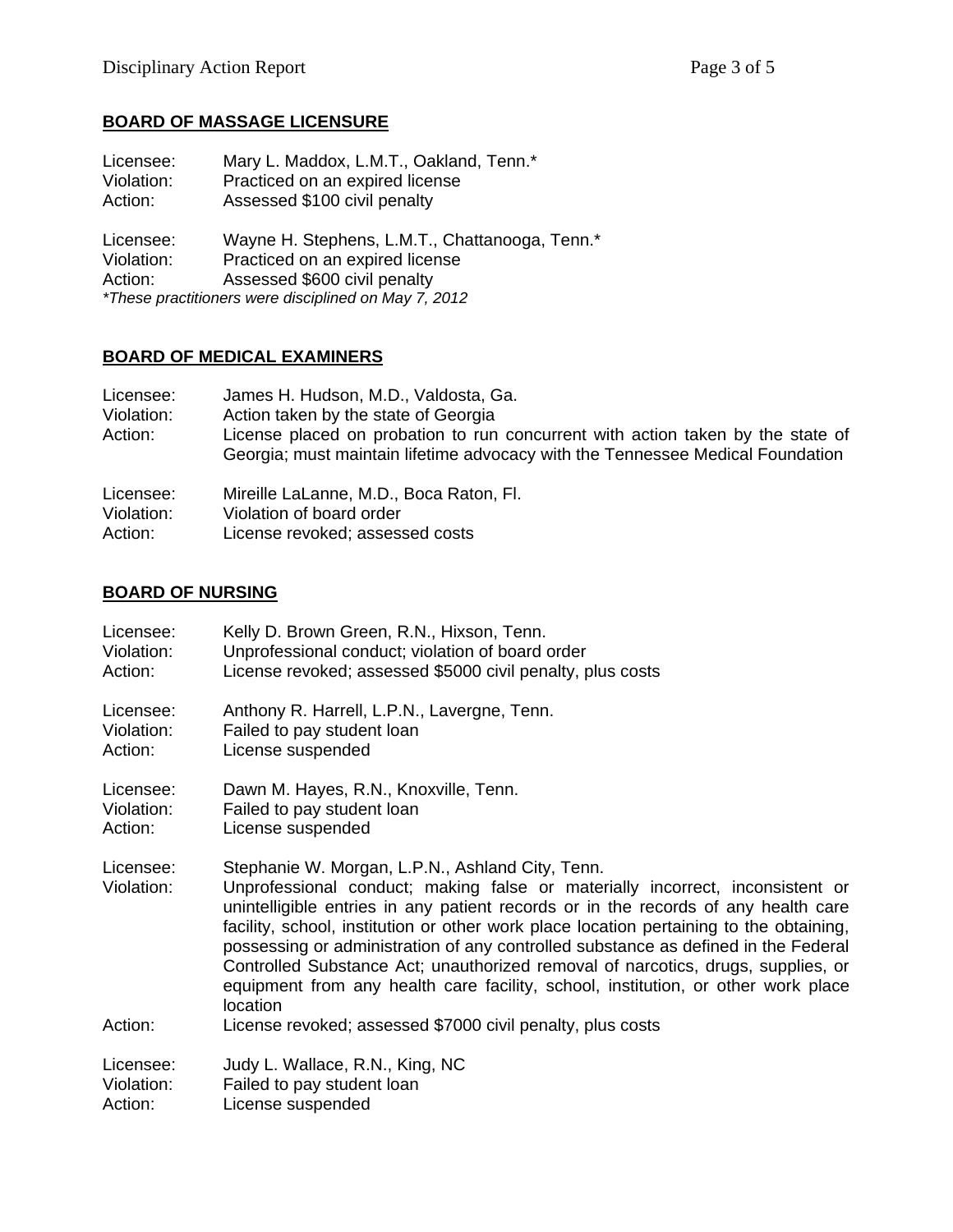Licensee: Cherish White, L.P.N., Bon Aqua, Tenn.

- Violation: Unprofessional conduct; failure to maintain accurately maintain patient records; making false or materially incorrect, inconsistent or unintelligible entries in any patient records or in the records of any health care facility, school, institution or other work place location pertaining to the obtaining, possessing or administration of any controlled substance as defined in the Federal Controlled Substances Act; engaging in acts of dishonesty which relate to the practice of nursing.
- Action: License revoked; assessed \$1000 civil penalty, plus costs

### **BOARD OF NURSING HOME ADMINISTRATORS**

| Licensee:  | Jane M. Edwards, N.H.A., Fayetteville, Tenn. |
|------------|----------------------------------------------|
| Violation: | Practicing on expired license                |
| Action:    | Assessed \$200 civil penalty                 |

### **BOARD OF EXAMINERS IN PSYCHOLOGY**

Licensee: Laura C. Hernbeck, L.P.E., Nashville, Tenn.

- Violation: Unprofessional, dishonorable or unethical conduct; making false statements or representation, being guilty of fraud or deceit in obtaining admission to practice or being guilty of fraud or deceit in the course of professional practice; gross malpractice or a pattern of continued or repeated malpractice, ignorance, negligence or incompetence in the course of practice
- Action: License suspended for two years; must meet certain terms and conditions; assessed costs

### **BOARD OF RESPIRATORY CARE**

| Licensee:  | Rebecca S. Bradley, C.R.T., Cordova, Tenn. |
|------------|--------------------------------------------|
| Violation: | Failed to pay student loan                 |
| Action:    | License suspended                          |
| Licensee:  | Daniel C. Coleman, R.R.T., Munford, Tenn.  |
| Violation: | Failed to pay student loan                 |
| Action:    | License suspended                          |
| Licensee:  | Cynthia Cook, R.R.T., White House, Tenn.   |
| Violation: | Violation of board order                   |
| Action:    | License voluntarily surrendered/revoked    |
| Licensee:  | Kimberly N. Mosley, C.R.T., Memphis, Tenn. |
| Violation: | Failed to pay student loan                 |
| Action:    | License suspended                          |